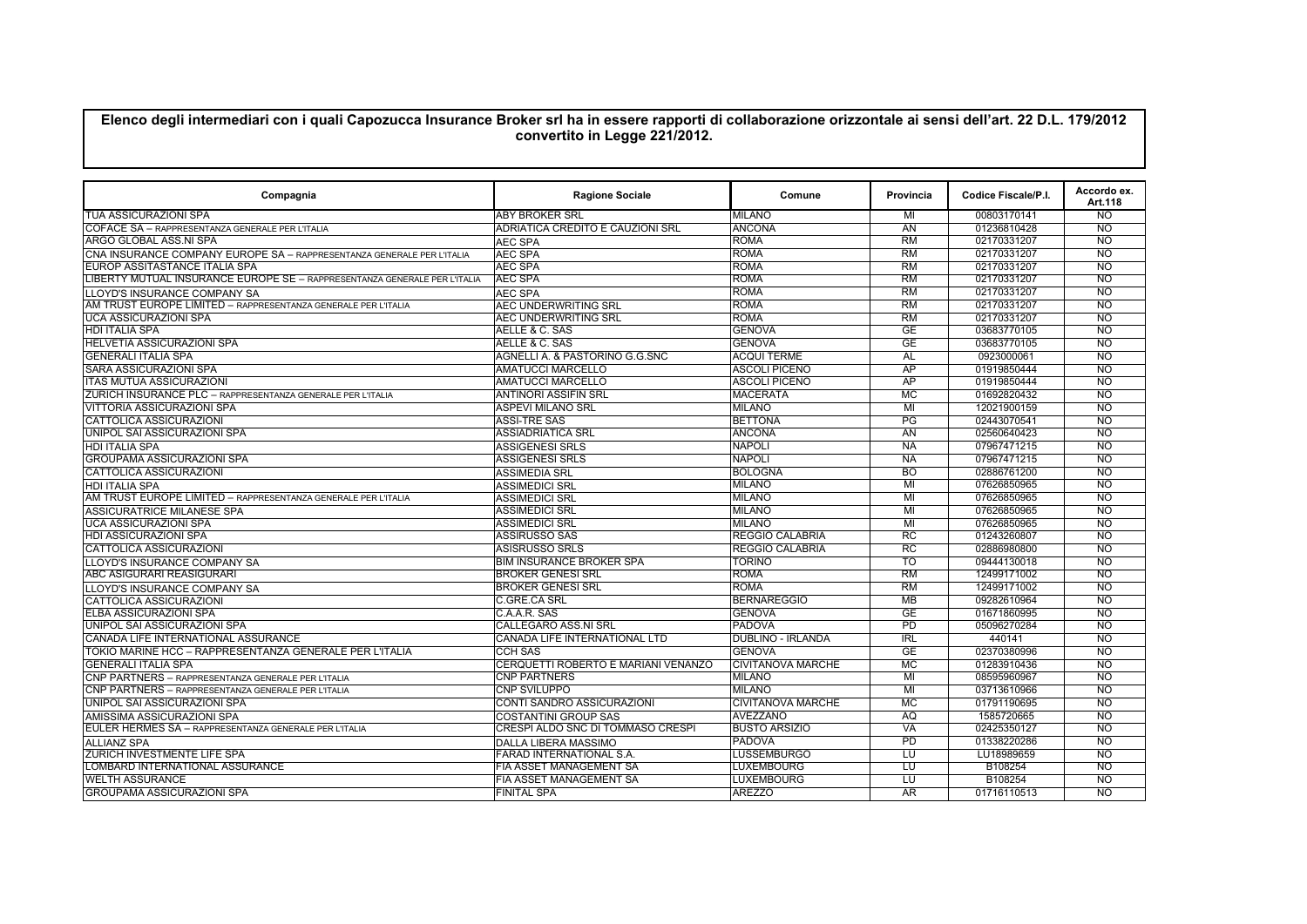| <b>ALLIANZ SPA</b>                                                        | FORMENTINI SILVANO ASS.NI                                  | <b>CIVITANOVA MARCHE</b>      | MC                                  | 01195280431 | <b>NO</b>                   |
|---------------------------------------------------------------------------|------------------------------------------------------------|-------------------------------|-------------------------------------|-------------|-----------------------------|
| HELVETIA ASSICURAZIONI SPA                                                | FORMENTINI SILVANO ASS.NI                                  | <b>CIVITANOVA MARCHE</b>      | <b>MC</b>                           | 01195280431 | N <sub>O</sub>              |
| <b>ASSICURATRICE MILANESE SPA</b>                                         | <b>GAM SERVIZI SRL</b>                                     | <b>SAN CESARIO SUL PANARO</b> | <b>MO</b>                           | 02737880365 | <b>NO</b>                   |
| <b>CATTOLICA ASSICURAZIONI</b>                                            | GIANLUCA MAURIZI E C. ASS.NI SAS                           | <b>MACERATA</b>               | MC                                  | 01545940437 | N <sub>O</sub>              |
| <b>ITALIANA ASSICURAZIONI SPA</b>                                         | GIANLUCA MAURIZI E C. ASS.NI SAS                           | <b>MACERATA</b>               | MC                                  | 01545940437 | $\overline{NO}$             |
| GRAZER WECHSELSEITIGE VERSICHERUNG - DIREZIONE COMMERCIALE PER L'ITALIA   | <b>GRAZER WECHSELSEITIGE VERSICHERUNG</b>                  | <b>VIENNA</b>                 | AU                                  | 234531Z     | <b>NO</b>                   |
| <b>SEB LIFE</b>                                                           | HI LAB                                                     | <b>MILANO</b>                 | $\overline{M}$                      | 08188530961 | $\overline{NO}$             |
| <b>EUROVITA SPA</b>                                                       | <b>HILAB</b>                                               | <b>MILANO</b>                 | $\overline{M}$                      | 08188530961 | $\overline{NO}$             |
| <b>TUA ASSICURAZIONI SPA</b>                                              | <b>INNOVACTION BROKER SRL</b>                              | <b>SESTO SAN GIOVANNI</b>     | MI                                  | 09910520965 | $\overline{NO}$             |
| <b>BENE ASSICURAZIONI SPA</b>                                             | <b>INNOVACTION BROKER SRL</b>                              | <b>SESTO SAN GIOVANNI</b>     | $\overline{M}$                      | 09910520965 | $\overline{NO}$             |
| <b>VITTORIA ASSICURAZIONI SPA</b>                                         | <b>INNOVACTION BROKER SRL</b>                              | <b>SESTO SAN GIOVANNI</b>     | $\overline{M}$                      | 09910520965 | $\overline{NO}$             |
| <b>REALE MUTUA ASSICURAZIONI</b>                                          | <b>INNOVACTION BROKER SRL</b>                              | <b>SESTO SAN GIOVANNI</b>     | $\overline{M}$                      | 09910520965 | $\overline{NO}$             |
| <b>ABC ASIGURARI REASIGURARI</b>                                          | <b>INSURANCE BROKER INTERNATIONAL</b>                      | <b>ROMA</b>                   | $\overline{RM}$                     | 11982871003 | $\overline{NO}$             |
| LOMBARD INTERNATIONAL ASSURANCE                                           | JOYNLIFE INSURANCE BROKER S.A.                             | <b>LUSSEMBURGO</b>            | τυ                                  | LU21509268  | <b>NO</b>                   |
| LA MONDIALE EUROPARTNER SA                                                | LA MONDIALE EUROPARTNER SA                                 | <b>BERTRANGE - LUXEMBOUR</b>  | EE                                  | LU 16326640 | <b>NO</b>                   |
| AIG EUROPE S.A. - RAPPRESENTANZA GENERALE PER L'ITALIA                    | <b>LINK SRL</b>                                            | <b>ROMA</b>                   | RM                                  | 11658671000 | $\overline{NO}$             |
| AM TRUST EUROPE LIMITED - RAPPRESENTANZA GENERALE PER L'ITALIA            | <b>LINK SRL</b>                                            | <b>ROMA</b>                   | <b>RM</b>                           | 11658671000 | <b>NO</b>                   |
| <b>AVIVA ITALIA HOLDING SPA</b>                                           | <b>LINK SRL</b>                                            | <b>ROMA</b>                   | RM                                  | 11658671000 | N <sub>O</sub>              |
| CHUBB EUROPEAN GROUP LTD - RAPPRESENTANZA GENERALE PER L'ITALIA           | <b>LINK SRL</b>                                            | <b>ROMA</b>                   | RM                                  | 11657671000 | $\overline{NO}$             |
| <b>DAS SPA</b>                                                            | <b>LINK SRL</b>                                            | <b>ROMA</b>                   | RM                                  | 11658671000 | N <sub>O</sub>              |
| LIBERTY MUTUAL INSURANCE EUROPE SE - RAPPRESENTANZA GENERALE PER L'ITALIA | <b>LINK SRL</b>                                            | <b>ROMA</b>                   | $\overline{RM}$                     | 11658671000 | $\overline{NO}$             |
| LLOYD'S INSURANCE COMPANY SA                                              | LINK SRL                                                   | <b>ROMA</b>                   | $\overline{RM}$                     | 11658671000 | $\overline{NO}$             |
| <b>STEWART TITLE LTD</b>                                                  | LINK SRL                                                   | <b>ROMA</b>                   | $\overline{RM}$                     | 11658671000 | $\overline{NO}$             |
| <b>GROUPAMA ASSICURAZIONI SPA</b>                                         | <b>LUCIANI GALIZIO &amp; C. SNC</b>                        | <b>CIVITANOVA MARCHE</b>      | $\overline{\text{MC}}$              | 1934170430  | $\overline{NO}$             |
| <b>GENERALI ITALIA SPA</b>                                                | <b>MANCINI MARCO</b>                                       | <b>PESARO</b>                 | $\overline{\mathsf{PU}}$            | 0230920415  | $\overline{NO}$             |
| VITTORIA ASSICURAZIONI SPA                                                | <b>MA ASSICURAZIONI SAS</b>                                | <b>SERVIGLIANO</b>            | F M                                 | 02433950447 | $\overline{NO}$             |
| <b>AXA ASSICURAZIONI SPA</b>                                              | <b>MP INSURANCE BROKERS SRL</b>                            | <b>VINCI</b>                  | $\overline{\mathsf{F}}$             | 05068490480 | $\overline{NO}$             |
| <b>GROUPAMA ASSICURAZIONI SPA</b>                                         | <b>MP INSURANCE BROKERS SRL</b>                            | <b>VINCI</b>                  | $\overline{\mathsf{F}}$             | 05068490480 | $\overline{NO}$             |
| <b>HDI ASSICURAZIONI SPA</b>                                              | <b>MP INSURANCE BROKERS SRL</b>                            | <b>VINCI</b>                  | $\overline{F}$                      | 05068490480 | $\overline{NO}$             |
| <b>HELVETIA ASSICURAZIONI SPA</b>                                         | <b>MP INSURANCE BROKERS SRL</b>                            | <b>VINCI</b>                  | $\overline{F}$                      | 05068490480 | <b>NO</b>                   |
| <b>TUA ASSICURAZIONI SPA</b>                                              | <b>MP INSURANCE BROKERS SRL</b>                            | <b>VINCI</b>                  | $\overline{F}$                      | 05068490480 | N <sub>O</sub>              |
| UNIPOL SAI ASSICURAZIONI SPA                                              | <b>MP INSURANCE BROKERS SRL</b>                            | <b>VINCI</b>                  | F1                                  | 05068490480 | <b>NO</b>                   |
| <b>VITTORIA ASSICURAZIONI SPA</b>                                         | <b>MP INSURANCE BROKERS SRL</b>                            | <b>VINCI</b>                  | F1                                  | 05068490480 | N <sub>O</sub>              |
| TOKIO MARINE HCC - RAPPRESENTANZA GENERALE PER L'ITALIA                   | <b>NOVASS SRL</b>                                          | <b>GENOVA</b>                 | GE                                  | 00800900102 | N <sub>O</sub>              |
| <b>TUA ASSICURAZIONI SPA</b>                                              | <b>NOVASS SRL</b>                                          | <b>GENOVA</b>                 | GE                                  | 00800900102 | $\overline{NO}$             |
| <b>SACE BT</b>                                                            | <b>NOVASS SRL</b>                                          | <b>GENOVA</b>                 | <b>GE</b>                           | 00800900102 | $\overline{NO}$             |
|                                                                           |                                                            |                               |                                     |             | $\overline{NO}$             |
| <b>BENE ASSICURAZIONI SPA</b><br><b>GENIALLOYD SPA</b>                    | ORIZZONTE ASSICURAZIONI SNC<br>ORIZZONTE ASSICURAZIONI SNC | <b>CIVITANOVA MARCHE</b>      | <b>MC</b><br>$\overline{\text{MC}}$ | 02080240431 | $\overline{NO}$             |
|                                                                           |                                                            | <b>CIVITANOVA MARCHE</b>      |                                     | 02080240431 | $\overline{NO}$             |
| <b>GROUPAMA ASSICURAZIONI SPA</b><br><b>HELVETIA ASSICURAZIONI SPA</b>    | ORIZZONTE ASSICURAZIONI SNC<br><b>PEGASO 2003</b>          | <b>CIVITANOVA MARCHE</b>      | MC<br>$\overline{RM}$               | 02080240431 | $\overline{NO}$             |
|                                                                           |                                                            | <b>ROMA</b>                   | $\overline{RM}$                     | 07537231008 | $\overline{NO}$             |
| <b>ITAS MUTUA ASSICURAZIONI</b>                                           | <b>PEGASO 2003</b>                                         | <b>ROMA</b>                   | $\overline{RM}$                     | 07537231008 | $\overline{NO}$             |
| ZURICH INSURANCE PLC - RAPPRESENTANZA GENERALE PER L'ITALIA               | <b>PEGASO 2003</b>                                         | <b>ROMA</b>                   |                                     | 07537231008 |                             |
| <b>TUA ASSICURAZIONI SPA</b>                                              | <b>PREDICT ASSICURAZIONI SRL</b>                           | <b>NAPOLI</b>                 | <b>NA</b>                           | 09740471215 | N <sub>O</sub><br><b>NO</b> |
| <b>TUA ASSICURAZIONI SPA</b>                                              | <b>QUBO INSURANCE SOLUTIONS SRL</b>                        | <b>MILANO</b>                 | MI                                  | 04596530230 |                             |
| <b>ITALIANA ASSICURAZIONI SPA</b>                                         | <b>PROGETTO LIFE SRL</b>                                   | <b>MODENA</b>                 | MO                                  | 03836260368 | <b>NO</b>                   |
| <b>REALE MUTUA ASSICURAZIONI</b>                                          | RAMINI DANIELA E VINCENZO S.A.S.                           | <b>FERMO</b>                  | AP                                  | 02022440446 | N <sub>O</sub>              |
| <b>REALE MUTUA ASSICURAZIONI</b>                                          | REALE MUTUA GERENZA ROMA                                   | <b>ROMA</b>                   | RM                                  | 11998320011 | <b>NO</b>                   |
| <b>HDI ASSICURAZIONI SPA</b>                                              | <b>RSM ASSICURA SAS</b>                                    | <b>CATANZARO</b>              | CZ                                  | 03720190796 | N <sub>O</sub>              |
| <b>CATTOLICA ASSICURAZIONI</b>                                            | <b>SALVI E SANTORI SRL</b>                                 | <b>ASCOLI PICENO</b>          | AP                                  | 01210270441 | $\overline{NO}$             |
| SCOTTISH WIDOWS LIMITED - RAPPRESENTANZA GENERALE PER L'ITALIA            | <b>SCOTTISH WIDOWS LIMITED</b>                             | <b>LONDON</b>                 | $\overline{\text{UK}}$              | 3196171     | $\overline{NO}$             |
| <b>NOBIS ASSICURAZIONI SPA</b>                                            | SICURBOND DI GIUSEPPE SCARDELLO                            | <b>GENOVA</b>                 | $\overline{GE}$                     | 02134690995 | $\overline{NO}$             |
| <b>R&amp;Q INSURANCE LIMITED</b>                                          | SICURBOND DI GIUSEPPE SCARDELLO                            | <b>GENOVA</b>                 | $\overline{GE}$                     | 02134690995 | $\overline{NO}$             |
| <b>TUA ASSICURAZIONI SPA</b>                                              | SICURBOND DI GIUSEPPE SCARDELLO                            | <b>GENOVA</b>                 | $\overline{\mathsf{GE}}$            | 02134690995 | $\overline{NO}$             |
| <b>GROUPAMA ASSICURAZIONI SPA</b>                                         | <b>SILVETTI ANDREA</b>                                     | <b>MACERATA</b>               | $\overline{\text{MC}}$              | 00821390432 | $\overline{NO}$             |